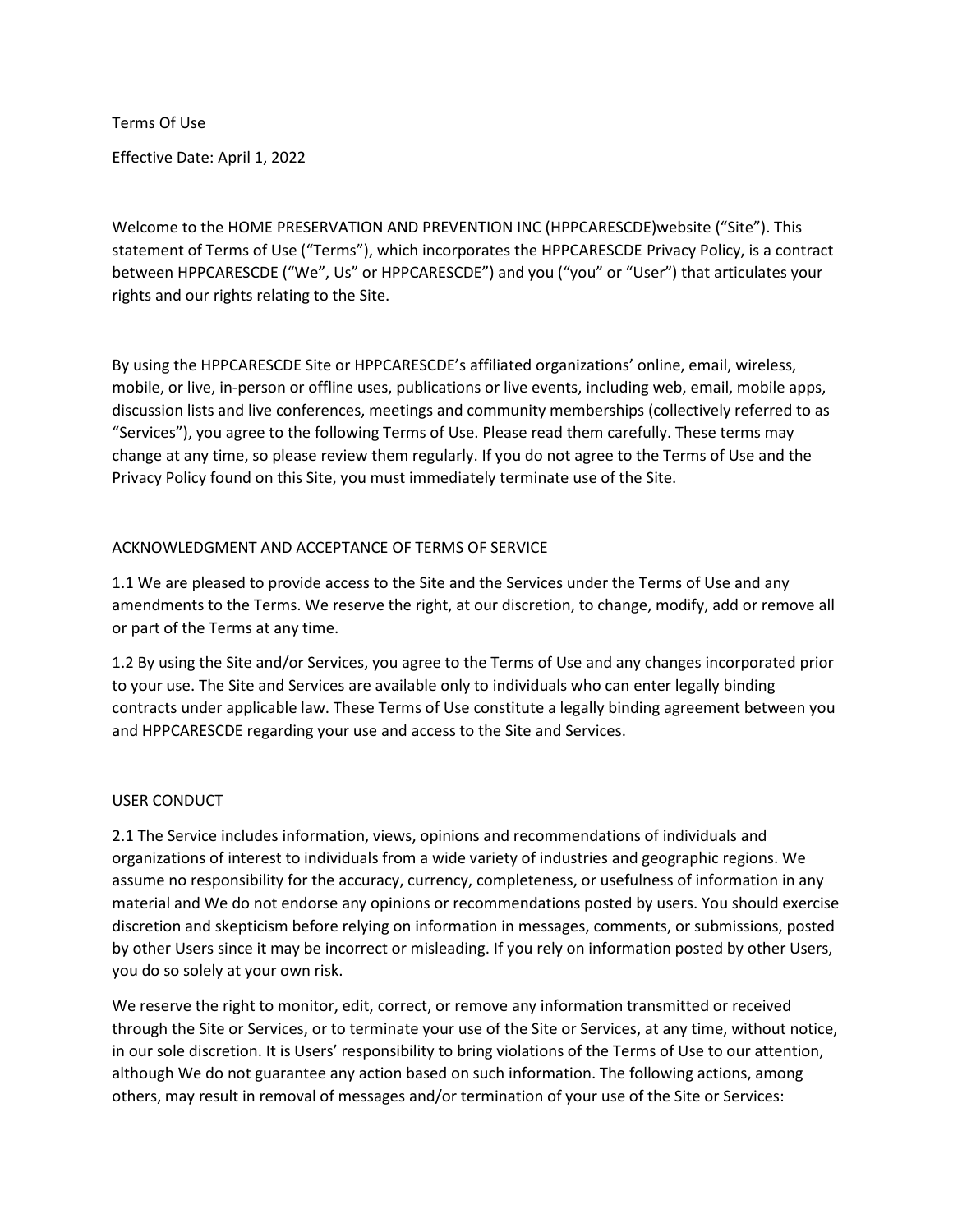Using the service for illegal purposes or for the transmission of material that is unlawful, harassing, libelous, invasive of another's privacy, abusive, threatening, harmful, vulgar, obscene, or otherwise objectionable.

Posting or transmitting third-party copyrighted information or in any way infringing on the intellectual property rights, contractual or fiduciary rights of others.

Providing false information on any registration form that you may submit or impersonating someone else.

Using the service for the transmission of junk mail, spam, chain letters, or unsolicited mass distribution of email.

Threats of violence and hate speech. Do not threaten, encourage, or incite violence against anyone, directly or indirectly, or hatred against people based on characteristics like race, ethnicity, national origin, religion, disability, disease, age, sexual orientation, gender, or gender identity.

Violating the letter or spirit of the Terms of Use.

Harassment. We don't tolerate harassment, which includes:

Bullying or shaming someone or posting things likely to encourage others to do so.

Posting copies of private communications between private individuals without the explicit consent of all parties to the communication.

Doxing, which includes posting not only private or obscure personal information but also the aggregation of publicly available information to target, shame, blackmail, harass, intimidate, or endanger.

Posting intimate or explicit images taken or posted without the subject's express consent.

2.2 Your use of the Site and Services is subject to all applicable local, state, national and international laws, and regulations, including but not limited to the U.S. export control laws and regulations. You agree not to transmit any material that could constitute or encourage conduct that could constitute a criminal offense, give rise to civil liability, or otherwise violate any local, state, national or international law or regulation.

2.3 You agree that you are responsible for all statements made and acts or omissions that occur on your account. You agree to waive and hold Us harmless from any claims relating to any action taken by Us as part of our investigation of a suspected violation of the Terms, or as a result of its conclusion that a violation of the Terms has occurred, including but not limited to the removal of posts and submissions from the HPPCARESCDE site or the suspension or termination of your account. If you believe someone has used your password or account without your authorization, you must notify Us immediately at administrator at HPPCARESCDE dot org.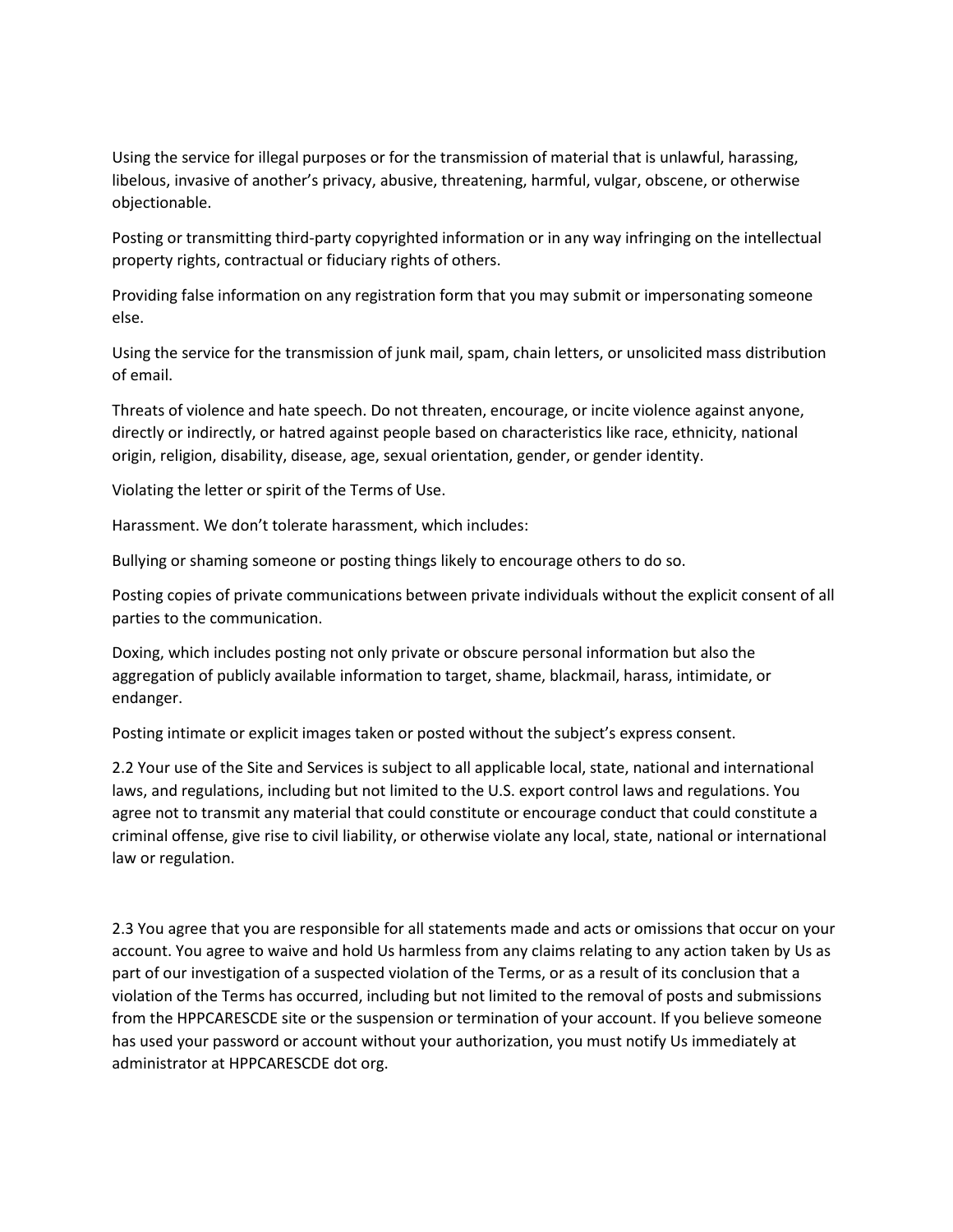2.4 We reserve the right to access and disclose any information, including usernames of accounts and other information, to comply with applicable laws and lawful government requests, to operate HPPCARESCDE's systems properly, or to protect HPPCARESCDE or its users.

2.5 We reserve the right at all times (but will not have an obligation) to screen, remove or refuse to publish any Content on the Services. We also reserve the right to access, read, preserve, and disclose any information as We reasonably believe is necessary to (i) satisfy any applicable law, regulation, legal process or governmental request, (ii) enforce the Terms, including investigation of potential violations hereof, (iii) detect, prevent, or otherwise address fraud, security or technical issues, (iv) respond to user support requests, or (v) protect the rights, property or safety of HPPCARESCDE, its users and the public. HPPCARESCDE does not disclose personally identifying information to third parties except in accordance with our Privacy Policy. You agree that all Content containing personally identifying information that you submit on or through the Services is public information, and you do so with the expectation that all Content you submit on or through the Services will be readily available to the public. Content does not include payment information.

2.6 Except as permitted through these Terms, you may not reproduce, modify, or prepare derivative works based upon, distribute, sell, transfer, publicly display, publicly perform, transmit, or otherwise use the content of the Site or Services. You may not copy or modify the HTML code used to generate web pages on the Site or Services.

# 3. PROPRIETARY RIGHTS TO CONTENT

3.1 Except where indicated, HPPCARESCDE-created content is licensed under a Creative Commons License permitting non-commercial, no derivatives sharing with attribution. This means that you may link to it and otherwise share it, but if you do, you need to give us credit. You may not use our content in any commercial capacity. Notwithstanding this license, all right, title, and interest in and to the Site content and Services are and will remain the exclusive property of HPPCARESCDE and its licensors. The Services are protected by copyright, trademark, and other laws of both the United States and foreign countries. Nothing in the Terms gives you a right to use the HPPCARESCDE name or any of the HPPCARESCDE trademarks, logos, domain names, and other distinctive brand features. You may not use the HPPCARESCDE name or any of the HPPCARESCDE trademarks, logos, domain names, or other distinctive brand features without our permission. Any feedback, comments, or suggestions you may provide regarding HPPCARESCDE, or the Services is entirely voluntary, and We will be free to use such feedback, comments or suggestions as We see fit and without any obligation to you.

3.2 All materials posted on this site are subject to copyrights owned by the HOME PRESERVATION AND PREVENTION INC (HPPCARESCDE)and other individuals or entities. Any reproduction, retransmission, or republication (in whole or in part) of any document or information found on this site is expressly prohibited, unless otherwise agreed to by HPPCARESCDE pursuant to the terms of the Creative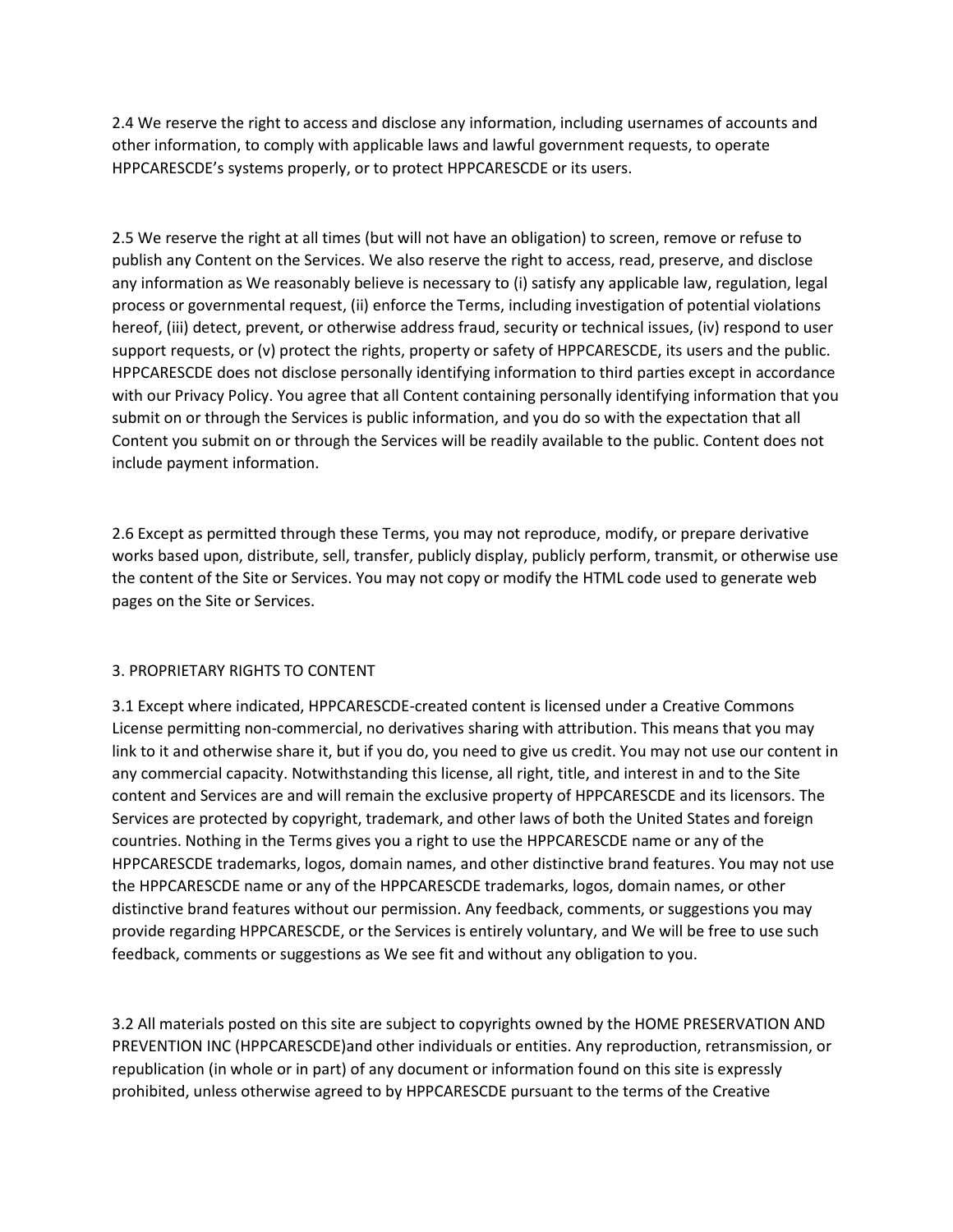Commons license described at https://creativecommons.org/licenses/by-nc-nd/4.0/ and set forth in full at https://creativecommons.org/licenses/by-nc-nd/4.0/legalcode or by any other copyright owner as expressly granted in writing to consent to reproduce, retransmit, or republish the material. HPPCARESCDE materials may be shared with appropriate attribution for non-commercial purposes, with no right to adapt, alter or transform the material as described in the license. All other rights reserved.

The names, trademarks, service marks and logos of HPPCARESCDE appearing on this site may not be used in any advertising or publicity, or otherwise to indicate HPPCARESCDE's sponsorship of or affiliation with any product or service, without HPPCARESCDE's prior express written permission. All other trade and/or services marks are the property of the respective entities and may not be used without their express permission. HPPCARESCDE is not responsible for the misuse of other trade and/or service marks by individuals or entities not employed by HPPCARESCDE.

The Site and Services may contain third-party Content. HPPCARESCDE neither licenses such Content, nor is HPPCARESCDE responsible for such third-party Content. All third-party Content is solely governed by the Terms of Use or rights of any such third parties.

3.3 You agree that upon posting content in any form on the Services, you grant HPPCARESCDE and its successors and assigns a non-exclusive, worldwide, royalty free, perpetual, non-revocable license under your copyrights or other intellectual property rights, if any, in such material to use, distribute, display, reproduce, modify, adapt, publish, transmit, translate, create derivative works from, display and perform, whether publicly or otherwise, such material in any and all media, now known or hereafter developed, in any manner, whole or part, and without any duty to account to you. You also grant Us the right to assign, transfer, license or sublicense any of the rights granted by you. You also grant Us the right to authorize the downloading and printing of such material, or any portion thereof, by end-users for their personal or commercial use. You agree not to post or transmit material that is subject to another party's rights, on or through the HPPCARESCDE Site or Services, without that party's express permission.

3.4 You also grant the right to use your name in connection with the submitted materials and other information as well as in connection with all advertising, marketing and promotion material related to those materials and other information to Us. You agree that you shall have no recourse against Us for any alleged or actual infringement or misappropriation of any proprietary right in your communications to Us or in your submissions to public or members-only areas of the HPPCARESCDE Site, Services and system.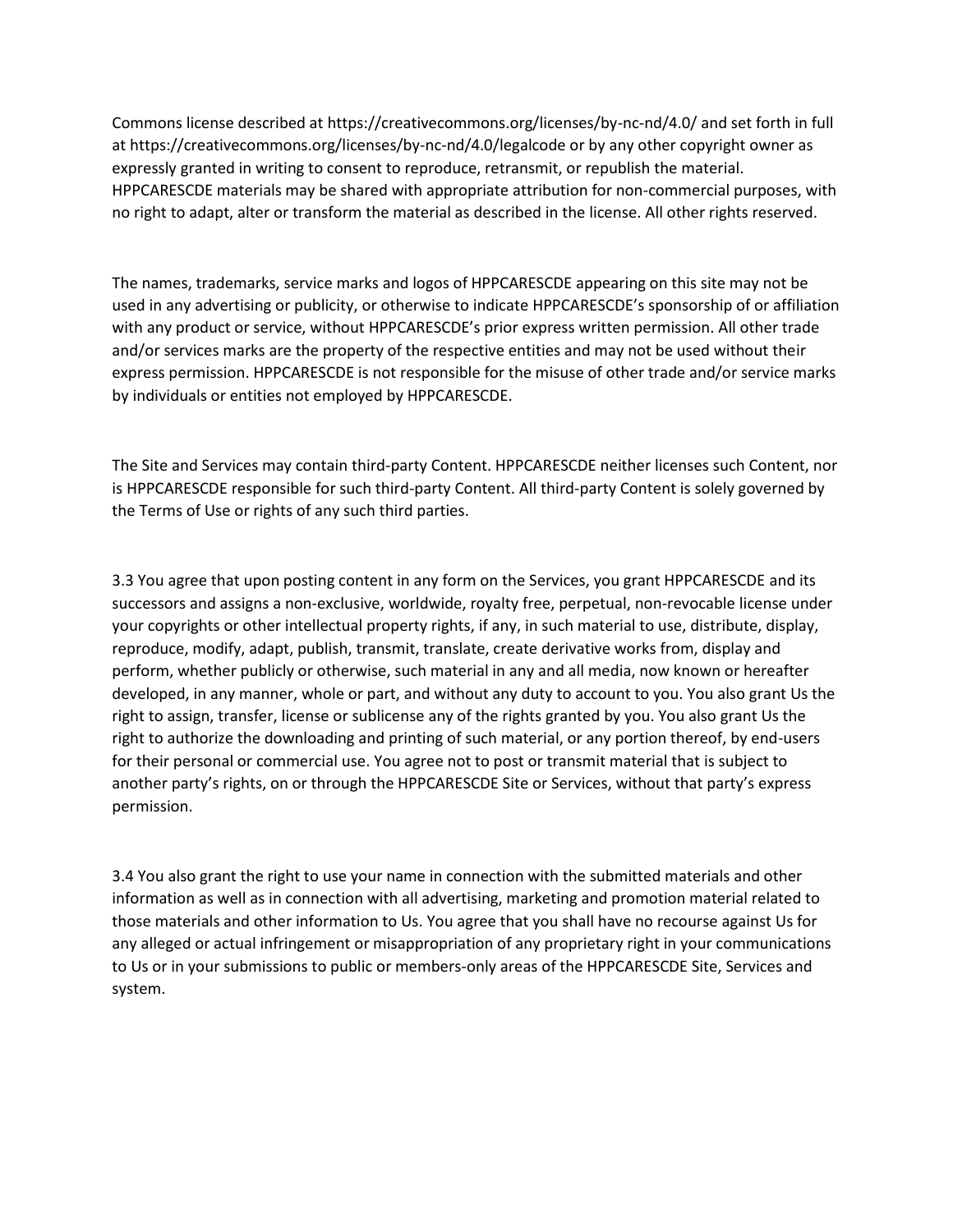### 4. EXTERNAL LINKS

4.1 The Site and Services contain links to other web sites, resources and users of the Site and Services. We are not responsible for the availability of these outside resources, or their contents, nor do We endorse nor are We responsible for any of the contents, advertising, products or other materials on such sites. Under no circumstances shall We be held responsible or liable, directly or indirectly, for any loss or damages caused or alleged to have been caused by use of or reliance on any content, goods or services available on such sites. Any concerns regarding any external link should be directed to its respective site administrator or webmaster.

# 5. DISCLAIMER OF WARRANTIES AND LIABILITY

5.1 The HPPCARESCDE Service is provided AS IS and AS AVAILABLE, WITHOUT WARRANTY OF ANY KIND. YOU ASSUME COMPLETE AND TOTAL RESPONSIBILITY AND RISK FOR YOUR USE OF THE SITE, SERVICES AND THE INTERNET.

WE EXPRESSLY DISCLAIM ANY AND ALL WARRANTIES OF ANY KIND, WHETHER EXPRESS OR IMPLIED, INCLUDING, BUT NOT LIMITED TO: (A) ANY WARRANTIES AS TO THE AVAILABILITY, ACCURACY, COMPLETENESS, CURRENTNESS OR RELIABILITY OF THE CONTENT AVAILABLE THROUGH THE SITE AND SERVICES, OR THE SERVICE ITSELF; (B) ANY WARRANTIES THAT THE SERVICE WILL BE UNINTERRUPTED, TIMELY, SECURE, OR ERROR FREE, OR THAT SOFTWARE DEFECTS WILL BE CORRECTED; AND (C) WARRANTIES OF MERCHANTABILITY, FITNESS FOR A PARTICULAR PURPOSE OR NON-INFRINGEMENT.

YOU ACKNOWLEDGE AND AGREE THAT ANY MATERIAL AND/OR DATA DOWNLOADED OR OTHERWISE OBTAINED THROUGH THE USE OF THE SITE OR SERVICES IS DONE AT YOUR OWN DISCRETION AND RISK AND THAT YOU WILL BE SOLELY RESPONSIBLE FOR ANY DAMAGES TO YOUR COMPUTER SYSTEM OR LOSS OF DATA THAT RESULTS FROM THE DOWNLOAD OF SUCH MATERIAL AND/OR DATA.

NO ADVICE OR INFORMATION, WHETHER ORAL OR WRITTEN, OBTAINED BY YOU FROM HPPCARESCDE OR ITS AFFILIATES OR THROUGH THE SITE OR SERVICES SHALL CREATE ANY WARRANTY NOT EXPRESSLY MADE HEREIN.

HPPCARESCDE, ITS OFFICERS, DIRECTORS, OWNERS, AGENTS AND EMPLOYEES, AND ITS AFFILIATES, THEIR OFFICERS, DIRECTORS, OWNERS, AGENTS AND EMPLOYEES SHALL NOT BE LIABLE TO YOU OR ANYONE ELSE FOR ANY LOSS OR INJURY RESULTING FROM USE OF THE SITE OR SERVICES, CAUSED IN WHOLE OR IN PART BY ITS NEGLIGENCE OR CONTINGENCIES BEYOND ITS CONTROL IN PROCURING, COMPILING, INTERPRETING, REPORTING OR DELIVERING THE SERVICE AND ANY CONTENT THROUGH THE SERVICE. IN NO EVENT WILLHPPCARESCDE, ITS OFFICERS, DIRECTORS, OWNERS, AGENTS AND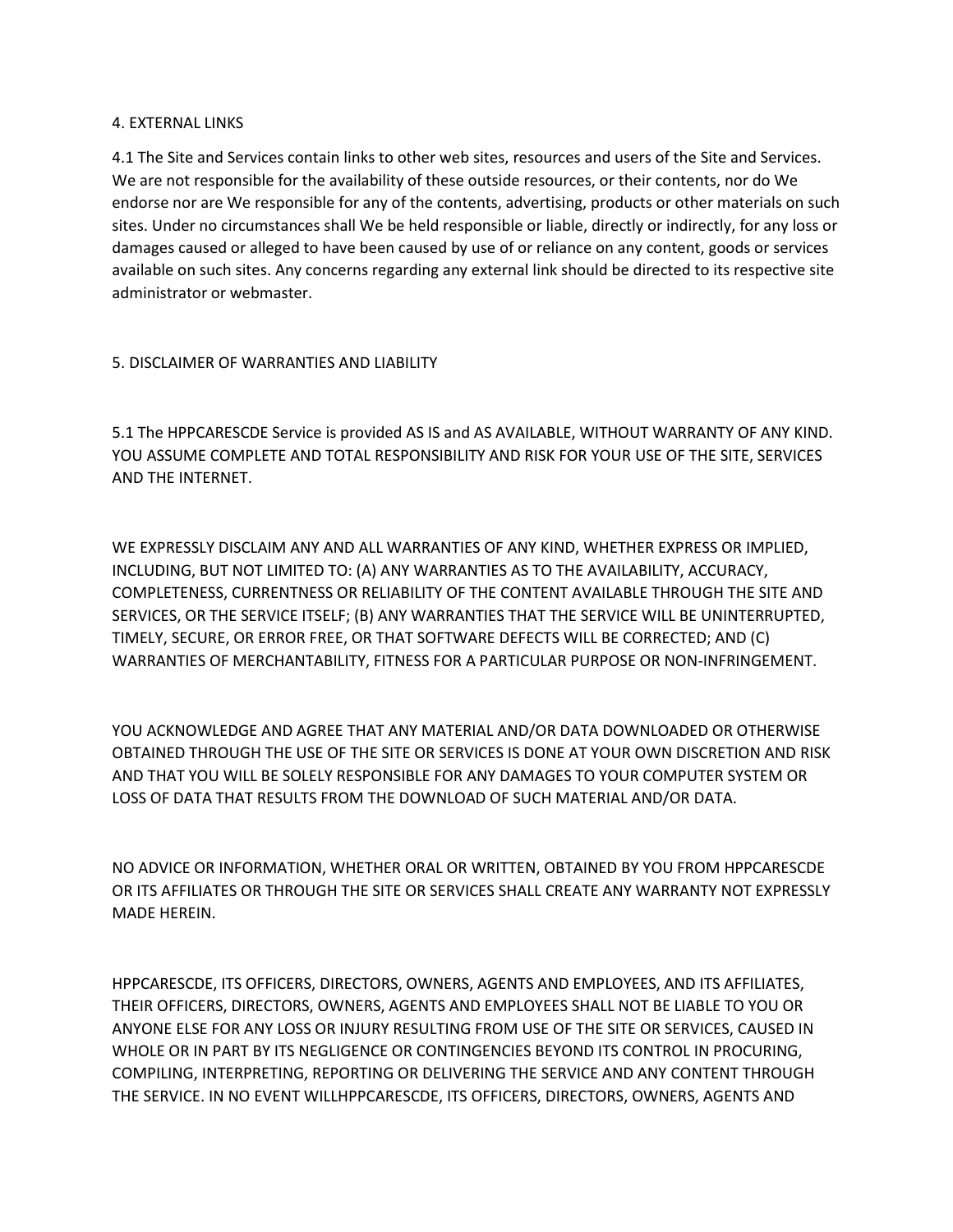EMPLOYEES, AND ITS AFFILIATES, THEIR OFFICERS, DIRECTORS, OWNERS, AGENTS AND EMPLOYEES, BE LIABLE TO YOU OR ANYONE ELSE FOR ANY DECISION MADE OR ACTION TAKEN BY YOU IN RELIANCE ON SUCH CONTENT.HPPCARESCDE, ITS AFFILIATES AND THEIR RESPECTIVE OFFICERS, DIRECTORS, OWNERS, AGENTS AND EMPLOYEES, SHALL NOT BE LIABLE TO YOU OR ANYONE ELSE FOR ANY DIRECT, CONSEQUENTIAL, SPECIAL, INCIDENTAL, INDIRECT, OR SIMILAR DAMAGES, EVEN IF ADVISED OF THE POSSIBILITY OF SUCH DAMAGES, RESULTING FROM THE USE OR THE INABILITY TO USE THE SERVICE.

SOME JURISDICTIONS DO NOT ALLOW THE EXCLUSION OF CERTAIN WARRANTIES, SO SOME OF THE ABOVE EXCLUSIONS MAY NOT APPLY TO YOU.

# 6. INDEMNIFICATION

6.1 You agree to indemnify and hold HPPCARESCDE and its Affiliates, their respective officers, directors, owners, agents and employees, harmless from any claim or demand, including reasonable attorney's fees, made by any third party due to or arising out of your use of the Site or Service, the violation of these Terms by you, or the infringement by you, or other user of the Site or Service using your computer, of any intellectual property or other right of any person or entity. We reserve the right, at our own expense, to assume the exclusive defense and control of any matter otherwise subject to indemnification by you.

# 7. TERMINATION

7.1 You agree that We may, in our sole discretion, terminate or suspend your access to all or part of the Site or Services for any reason, including, without limitation, breach of the Terms or any subsequent modifications, or attempted assignment of your account by you. Any suspected fraudulent, abusive or illegal activity may be grounds for termination of your account and may be referred to appropriate law enforcement authorities. We shall not be liable to you or any third party for the termination of your use of the Site or Services or any claims related to the termination of such use.

7.2 Should you object to any terms and conditions of these Terms or any subsequent changes to the terms and conditions or become dissatisfied with the Service in any way, your only recourse is to immediately: (1) discontinue use of the Site and Services; (2) terminate accounts, if any; and (3) notify Us of termination by sending an email to: administrator ATHPPCARESCDE DOT org. Continued use of the Service is an acceptance of the Terms and all or any subsequent changes.

# 8. LAWS

8.1 The Terms are governed by and construed in accordance with the laws of the District of Columbia and the intellectual property laws of the United States, and you agree to submit to the personal